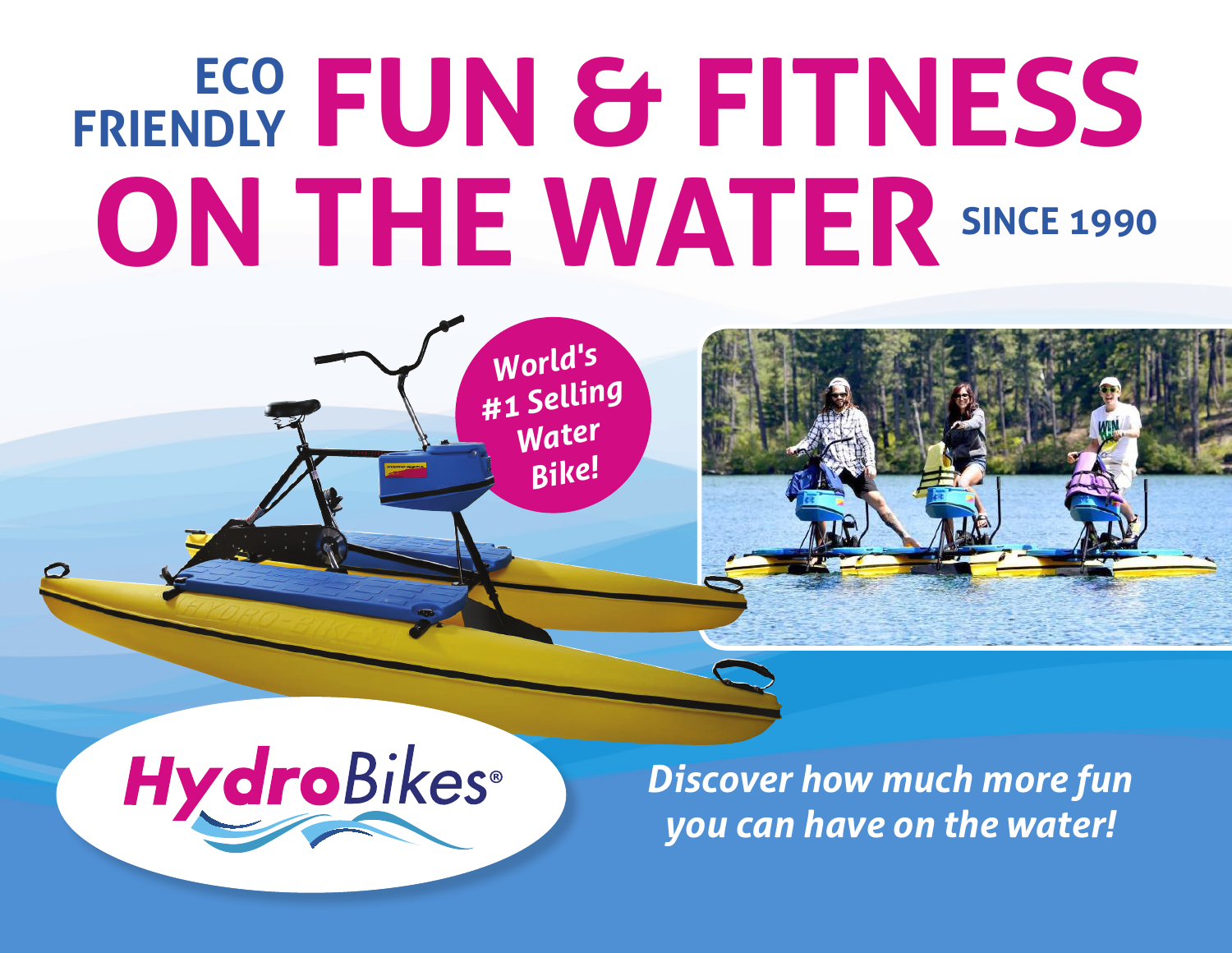"You don't have to be an Olympic athlete to reap the benefits of water cycling. Recreational water cyclists burn as many calories as skaters, kayakers, high impact aerobic participants … even joggers." *~ John Howard, Three time Olympian*

"I love my HydroBike and consider it in the category of one of the greatest purchases I have ever made in my life." *~ Robert Thayer, Illinois*

"I would personally recommend HydroBikes to any resort or rental operator looking to purchase reliable equipment that will return their investment." *~ Robert C. Smith, Rental Operator Walt Disney World*

**Man**<br> **TEST**<br> **TEST**<br> **TEST**<br> **TEST**<br> **TEST**<br> **TEST**<br> **TEST**<br> **TEST**<br> **TEST**<br> **TEST**<br> **TEST**<br> **TEST**<br> **TEST**<br> **TEST**<br> **TEST**<br> **TEST**<br> **TEST**<br> **TEST** "I personally believe that the HydroBike Explorer is the most revolutionary concept in cycling since the mountain bike, & would highly recommend it as a very safe & fun watercraft; a wonderful alternative to cycling on busy streets." *~ Randy Schellenberg, Cycle Time Products*

"We find the HydroBike a refreshing new technology which promotes our vision for the safe, non polluting, non intrusive sharing of our lakes." *~ Conservation Trust, Meredith, New Hampshire*

# **INTRODUCING**



## *Keeping fit has never been so easy or so much fun!*

The HydroBike gives you a real biking on water experience with the ocean, lake, or river, at your feet. HydroBikes go faster, ride easier, maneuver better, and give you freedom to travel your favorite waterway like never before. You can explore more places, experience a new kind of fun and fitness on the water, and provide many years of enjoyment for your family. Hydrobikes put a whole new spin on water recreation.

**Get ready for unique family fun on the water. For everyone from 8-80!** HydroBikes are easy to ride and safe for everyone. They are designed and built to perform virtually maintenance free, year after year. It's an investment that will provide free spirited fun for all your family and friends for many years to come. Everyone who enjoys the water and cycling should have an opportunity to experience HydroBikes.

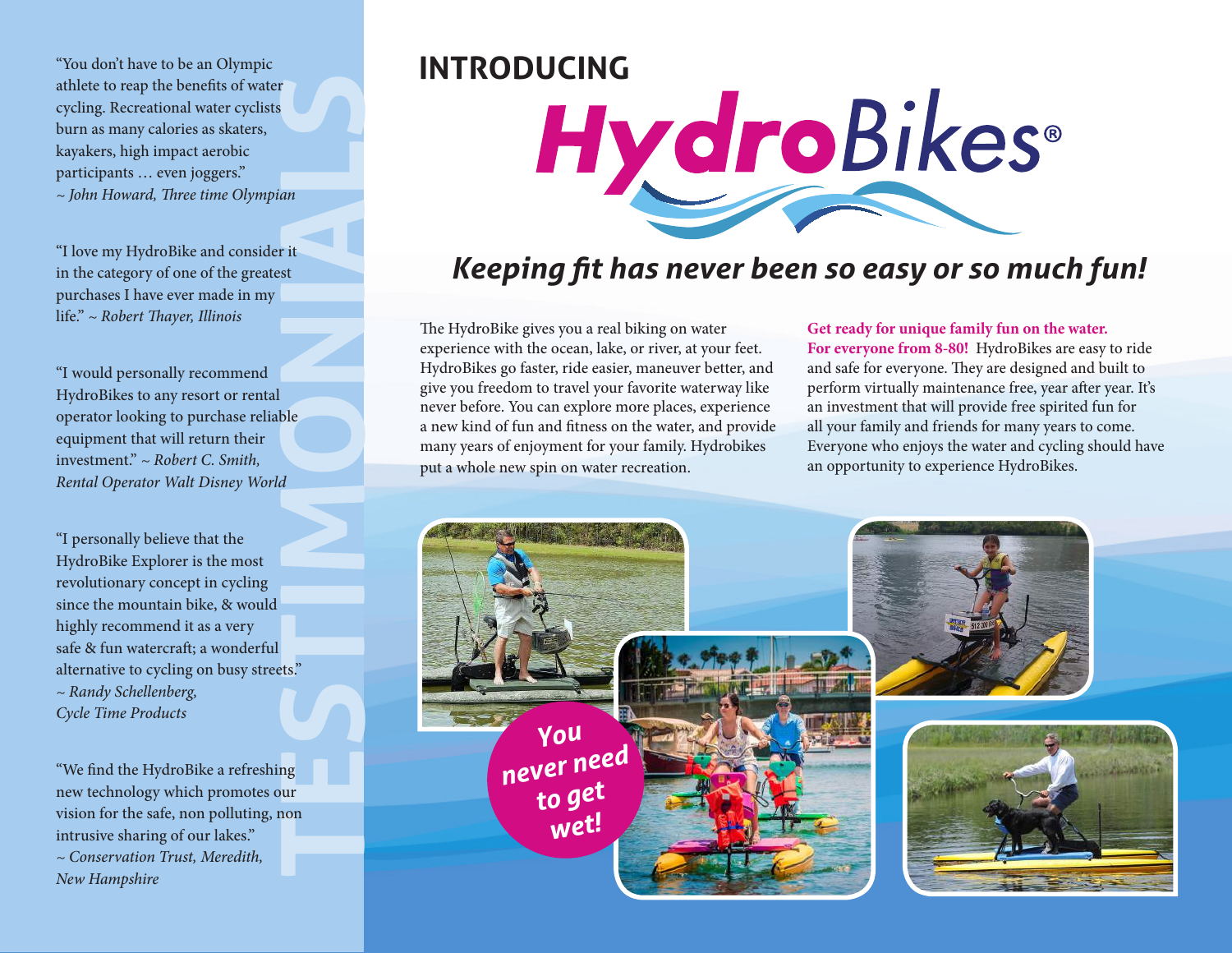#### **ENGINEERED FOR FUN AND VALUE**

The exceptional quality of HydroBikes is evident in every feature. This is a premier human powered watercraft. HydroBikes are geared for high performance and designed for low maintenance. You will be amazed at how much fun you'll have and how little effort it takes to pedal your favorite waterway.

#### **BUILT FOR SAFETY AND EASY TO RIDE**

From its stability to its high visibility on the water, the HydroBike is engineered for a safe, reliable ride for all ages with no skill or ability required.

## **PROPELLER DRIVEN FOR FAST AND EFFICIENT PERFORMANCE**

The HydroBike is no slow pedal boat. The HydroBike's computer designed propulsion system features a 90% efficient propeller which allows you to cruise 5-6 miles per hour with minimum effort.

#### **LONG LIFE PROPULSION SYSTEM**

The HydroBike drivetrain has been torture tested to perform in saltwater conditions and is legendary for long life. It features all steel internals, precision gears, and premier drive chain for peak performance and life expectancy.

## **STRONG, LIGHT, FAST, AND VIRTUALLY UNSINKABLE**

The HydroBike pontoons are unique. Smooth and sleek, they were designed by a professional canoe designer for optimum speed, maneuverability, and buoyancy. Rotationally molded and seamless, these heavy duty pontoons are built leak proof and for long life. They will float 400 lbs in rider and cargo weight.

**HYDROBIKE ANGLER**

#### **INCREDIBLY STURDY AND STEADY**

The HydroBike is extremely stable. Sturdy platforms makes the HydroBike ideal for standing, diving, fishing, photography, or sunbathing. Your dog will enjoy coming along for the ride too. The HydroBike handles rough water well, and can perform in ocean swells up to 4 feet.

#### **PEACE AND QUIET**

The HydroBike is engineered for virtual silence to get you up close to nature without disturbing it. Those who like to fish will enjoy the ability to approach your favorite fishing hole with nary a ripple. You'll enjoy the peace and serenity of your HydroBike ride, along with the ability to have quiet conversation.



**E-Z CARRYING STRAPS** Loading, unloading, lifting, and moving the HydroBike around is easy with the durable carrying straps attached at each end.

#### **SHALLOW WATER IS NO PROBLEM**

Ideal for narrow channels and shallow water, the HydroBike can navigate in as little as 12" of water. If the propeller encounters rocks, debris, or bottom, it automatically rises up over the obstacle. You can pedal right up onto the beach.

#### **BUILT IN STORAGE**

A handy storage compartment with a flip up lid allows you to bring along food or clothing for longer trips or hopping from island to island. Those who like to fish may find it handy for storing tackle and gear. Fill it with ice and transport cool drinks, or put your daily catch on ice.

*Built commercially tough and*